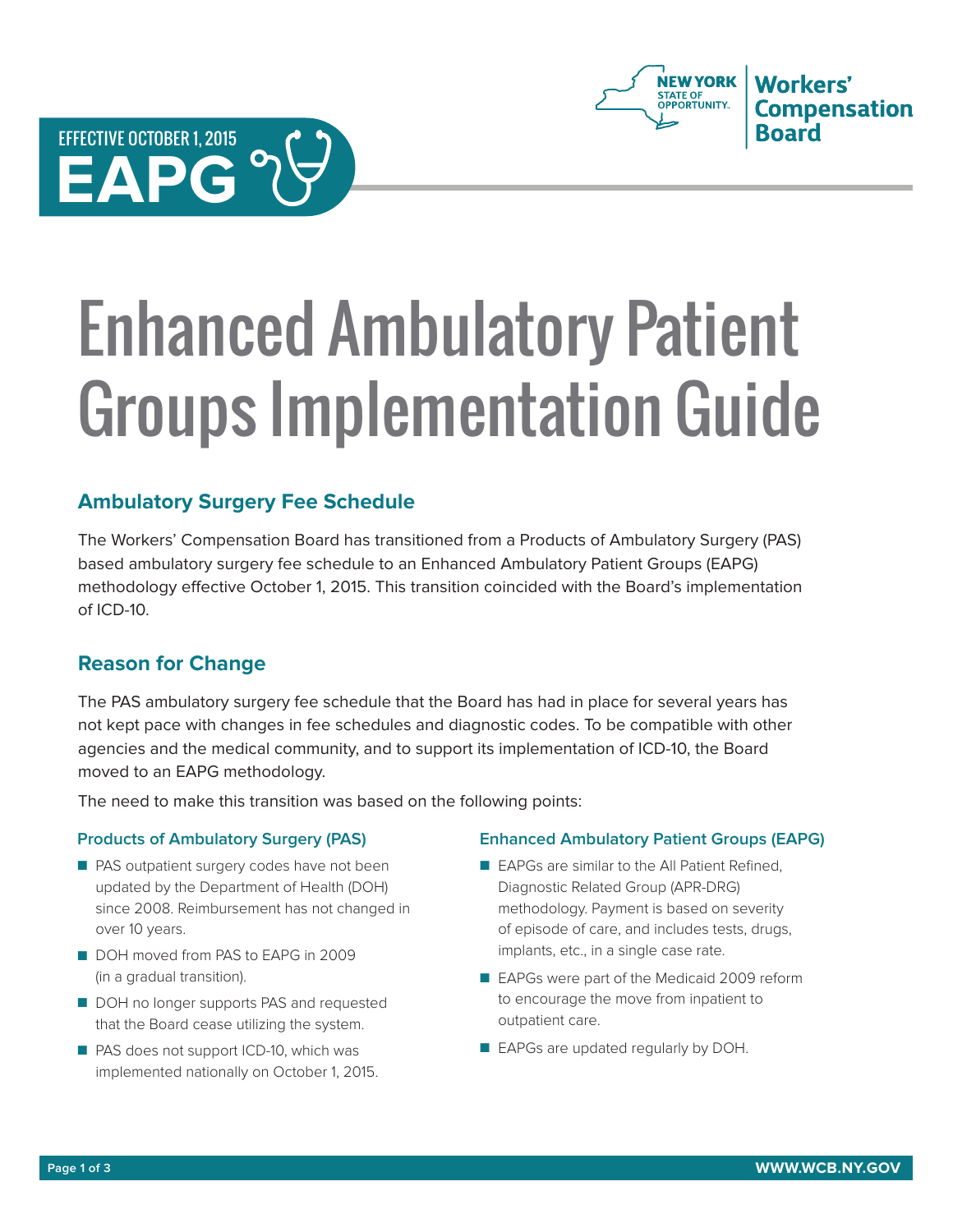

### **3M Core Grouper Software**

Most health care providers have already purchased the 3M Core Grouper software as a result of the DOH transition to EAPG. More information about the EAPG system can be found on the Department of Health's website at: **[https://www.health.ny.gov/](https://www.health.ny.gov/health_care/medicaid/rates/apg) [health\\_care/medicaid/rates/apg](https://www.health.ny.gov/health_care/medicaid/rates/apg)**

Information regarding the 3M products that support EAPG reimbursement is available at: **[http://solutions.3m.com/wps/portal/3M/](http://solutions.3m.com/wps/portal/3M/en_US/Health-Information-Systems/HIS/Products-and-Services/Products-List-A-Z/Core-Grouping-Software) [en\\_US/Health-Information-Systems/HIS/](http://solutions.3m.com/wps/portal/3M/en_US/Health-Information-Systems/HIS/Products-and-Services/Products-List-A-Z/Core-Grouping-Software) [Products-and-Services/Products-List-A-Z/](http://solutions.3m.com/wps/portal/3M/en_US/Health-Information-Systems/HIS/Products-and-Services/Products-List-A-Z/Core-Grouping-Software) [Core-Grouping-Software](http://solutions.3m.com/wps/portal/3M/en_US/Health-Information-Systems/HIS/Products-and-Services/Products-List-A-Z/Core-Grouping-Software)**

The Board will be using the 3M Core Grouper software. For dates of service on or after October 1, 2015, Hospital Outpatient NCCI edits, Medical Unlikely edits, and 3M Proprietary EAPG edits will be used by the Board. For dates of services on or after January 1, 2016, Hospital Outpatient NCCI edits, Medical Unlikely edits, and 3M Proprietary EAPG edits will be used by the Board. Annually, the Board will announce changes in the preferences and edits to be set within the 3M Core Grouper software. These settings are necessary to properly calculate ambulatory surgery bills under the NYS workers' compensation system.

#### **Observation Services**

The Board will adopt NYS Department of Health regulations governing the provision and billing of observation services under the Medicaid program. Title 10 of the New York Code of Rules and Regulations, Section 405.19 establishes observation unit operating standards. The most recent Department of Health billing guidelines and requirements should be followed.

If the patient is admitted as an inpatient, emergency room and observation services may not be billed.

However, if the patient is treated in the emergency room and placed in observation status, the Board

recommends that emergency room and observation services be billed separately due to the different reimbursement methodologies for each of these services.

## **Authorized Facilities**

The Board does not authorize ambulatory surgery centers or hospitals. Any NYS hospital that performs outpatient surgery and/or NYS Dept. of Health Article 28 approved ASC submitting a bill should be reimbursed. If a facility-specific value is not present, the rate should be calculated generically. Directions for creating generic tables within the software can be found on the Board's website at **[wcb.ny.gov/content/main/hcpp/Med](http://wcb.ny.gov/content/main/hcpp/MedFeeSchedules/SettingUp3MGenericTables.pdf) [FeeSchedules/SettingUp3MGenericTables.pdf](http://wcb.ny.gov/content/main/hcpp/MedFeeSchedules/SettingUp3MGenericTables.pdf)**

## **Out-of-State Facilities**

Bills submitted by out-of-state facilities should be reimbursed using the EAPG-based ambulatory surgery fee schedule. The Board will follow the Department of Health's guidance regarding out-of-state billing in the Policy and Billing Guidance Ambulatory Patient Groups Provider Manual (**[health.ny.gov/health\\_care/medicaid/](http://www.health.ny.gov/health_care/medicaid/rates/apg/docs/apg_provider_manual.pdf) [rates/apg/docs/apg\\_provider\\_manual.pdf](http://www.health.ny.gov/health_care/medicaid/rates/apg/docs/apg_provider_manual.pdf)**):

*Rates of payment for out-of-state providers in counties contiguous to New York City and New York's Dutchess, Putnam, Westchester, Rockland and Orange Counties will reflect the average APG payment for the same services applicable to New York State providers in those downstate areas. Out-of-state counties contiguous to the downstate rate region include: Sussex, Passaic, Bergin, Hudson, Essex, Middlesex, Union and Monmouth Counties in New Jersey; Pike County in Pennsylvania; and Litchfield and Fairfield Counties in Connecticut.*

*Rates of payment for all other out-of-state providers will reflect the average APG payment for the same services applicable to providers in upstate New York.*

Additionally, rate code 1416 is used for out-of-state hospital billing. Rate code 1416 will be included in the January 2016 3M software release.